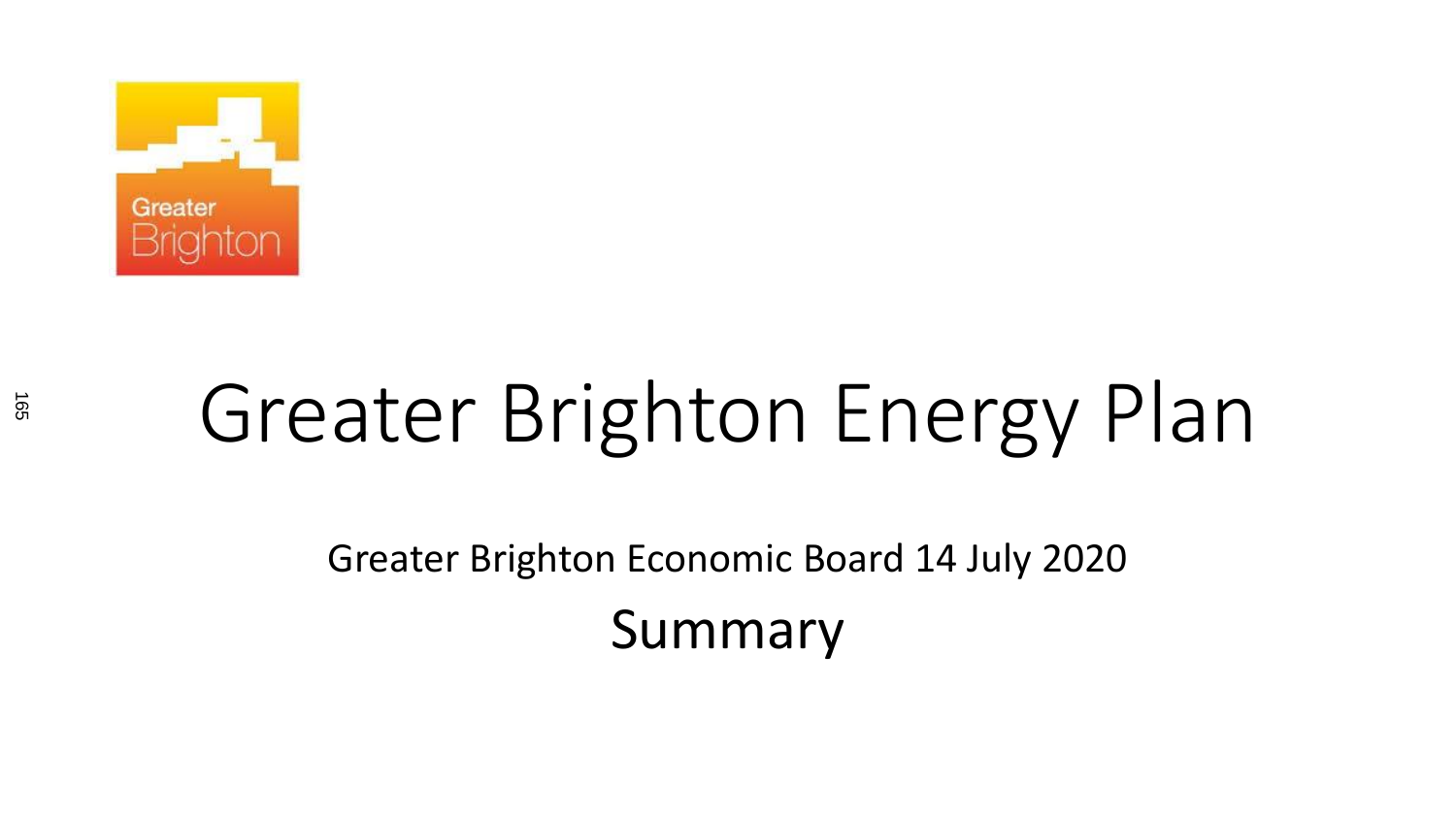# Greater Brighton Energy Plan commits to a resilient, net zero carbon, smart energy system

*"Greater Brighton commits to a resilient, net zero carbon and smart energy system that enables and supports a sustainable and healthy economy, environment and society across the city region"*

- Commissioned by GBEB in 2018
- $\vec{e}$  GB Infrastructure Panel has oversight of Energy Plan
- Funded by Interreg SOLARISE programme and GBEB
- Builds on Tri-LEP South 2 East Local Energy Strategy 2018
- Technical report by consultants Buro Happold available [on request](mailto:kirsten.firth@brighton-hove.gov.uk)



### **Stakeholder Engagement**

- Extensive stakeholder engagement with local authorities, business, universities, public institutions, community energy companies, utilities, consultants
- Energy Working Group meets regularly and links with Water Working Group
- Workshops on electric vehicle charging infrastructure, low carbon heating and decarbonising rural communities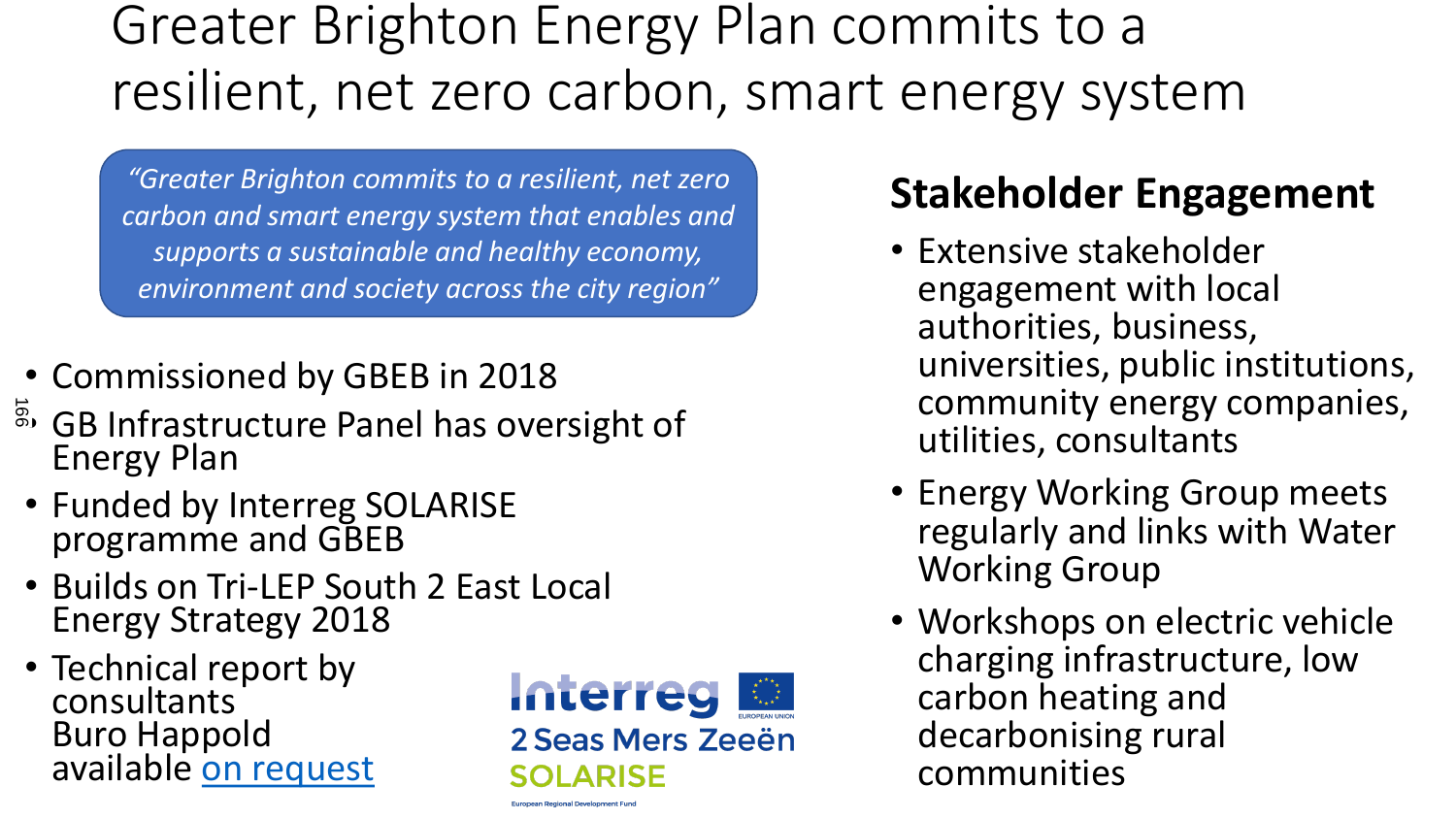### There are many opportunities for innovation and scaling up to create a cleaner energy system

#### **Challenges & opportunities**

- Assessment of renewable energy technologies, their applicability and readiness for implementation
- GIS mapping of renewable energy resources and opportunities shows:
- Good resources of sun, wind and sea, but geographical constraints of dense urban areas and many protected landscapes ام<br>7
- Large rural areas are not on gas grid
- Most housing is not up to current standards for energy efficiency
- 2 ports but little heavy industry



Carbon reduction scenario modelling shows intensive action is needed to achieve net zero  $/$ carbon neutral targets



#### Energy Plan stakeholders have a pipeline of investable project opportunities that will

- transform our regional energy systems
- scale up and coordinate existing activity
- Enhance community engagement in renewable energy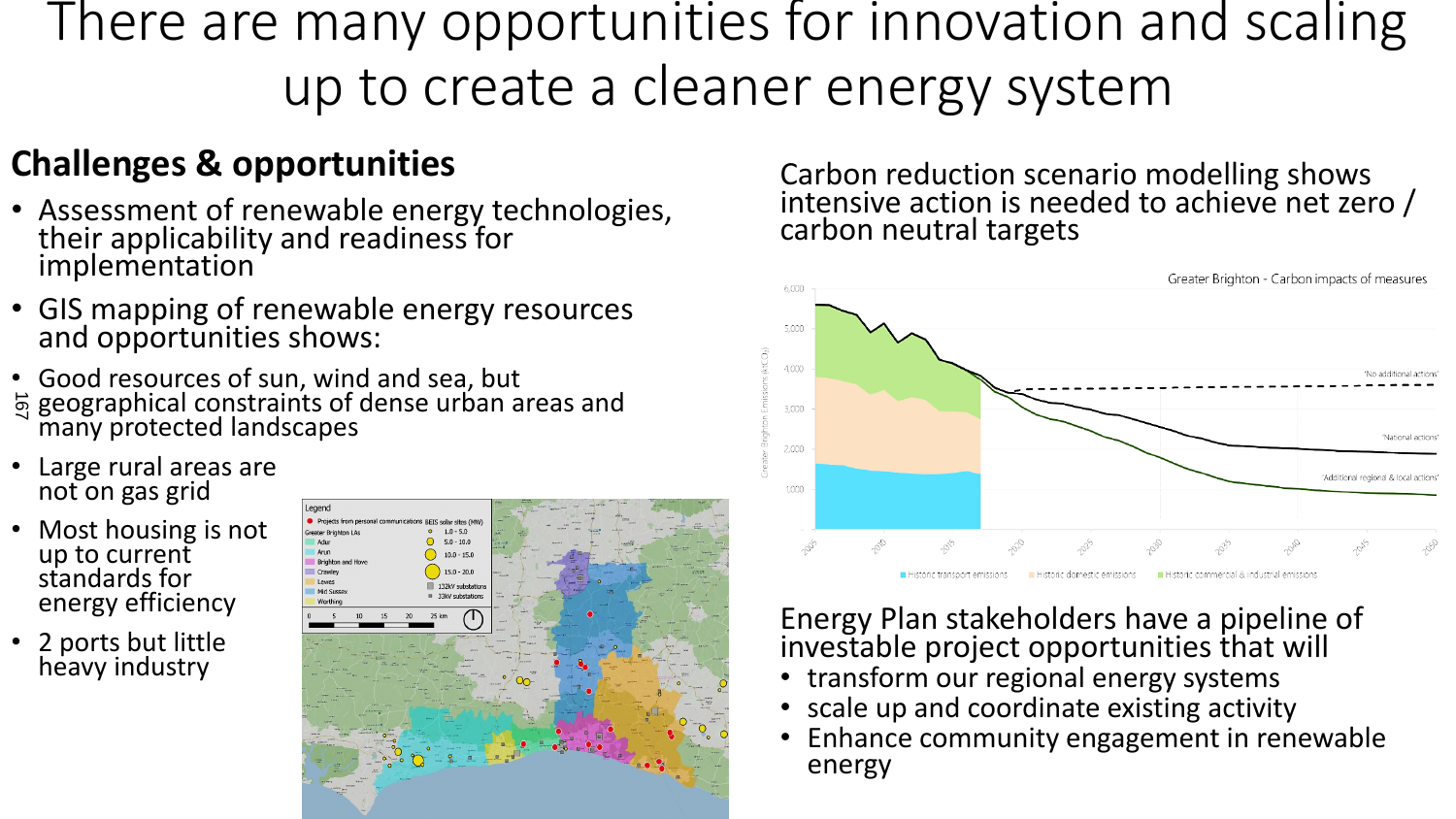### Energy Plan identifies over 30 investable pipeline projects

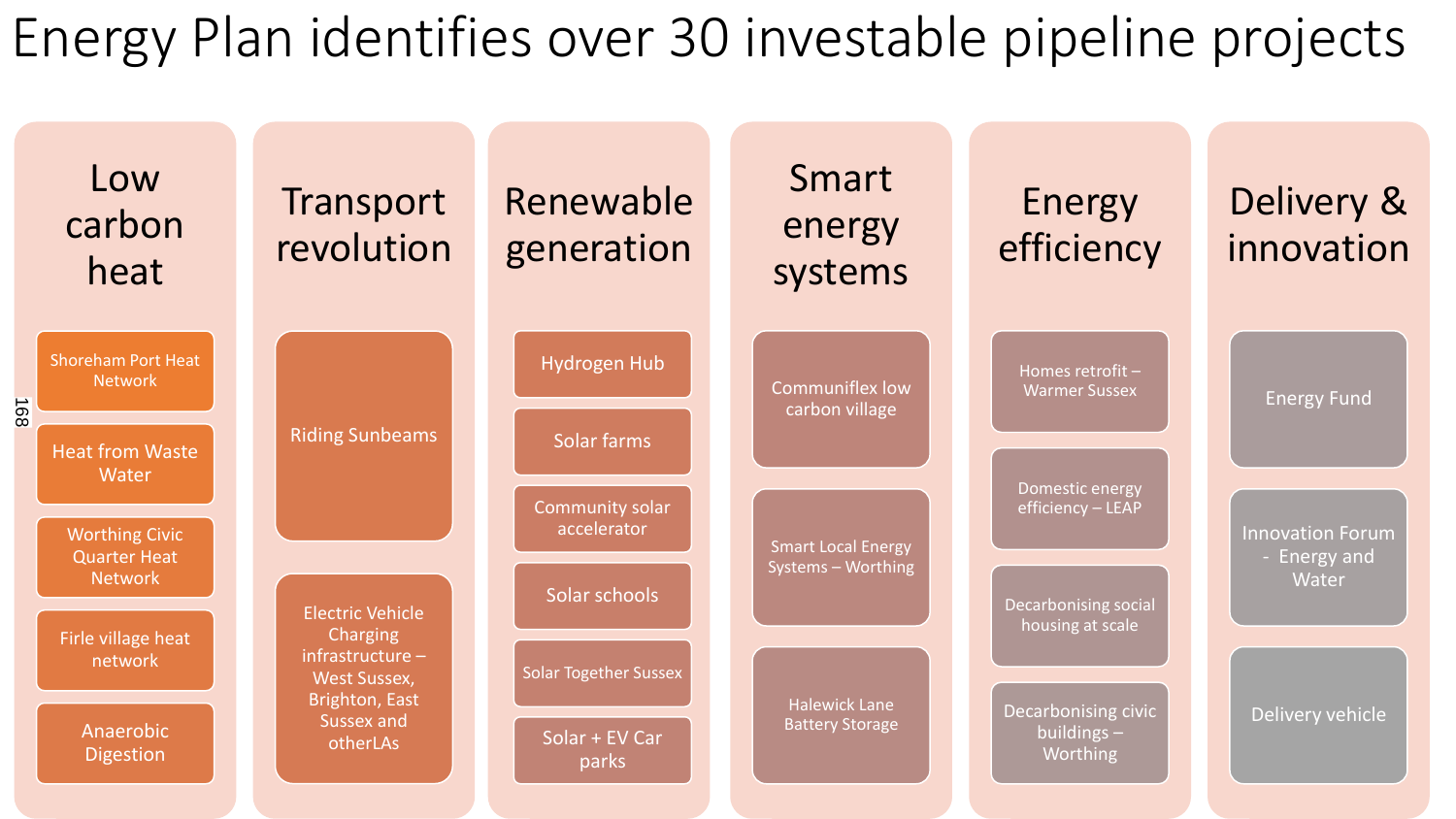# Work is already underway to build a delivery strategy

#### **Continuing our collaboration**

- GB Energy Working Group will continue to work, focussed on delivery
- Innovation Forum on Water and Energy starts July 2020, sponsored by University of Sussex  $_{\overset{\rightarrow}{\text{ss}}}$  with collaboration of University of Brighton
- Hydrogen group starts July 2020 to map potential for green hydrogen and promote development of supply chain, production, distribution, use
- Expanding partnerships with community energy companies

#### **Taking projects forward**

- Identifying skills gaps eg heat pump installers, retrofit coordinators
- Increased renewable generation from public assets
- Identifying projects for investment to contribute to a green recovery from Covid19
- Investigating potential for joint delivery of social housing retrofit and bike-share schemes
- Establishing partnerships with gas and electricity suppliers which will enhance forward planning capability and enable collaboration on future energy projects